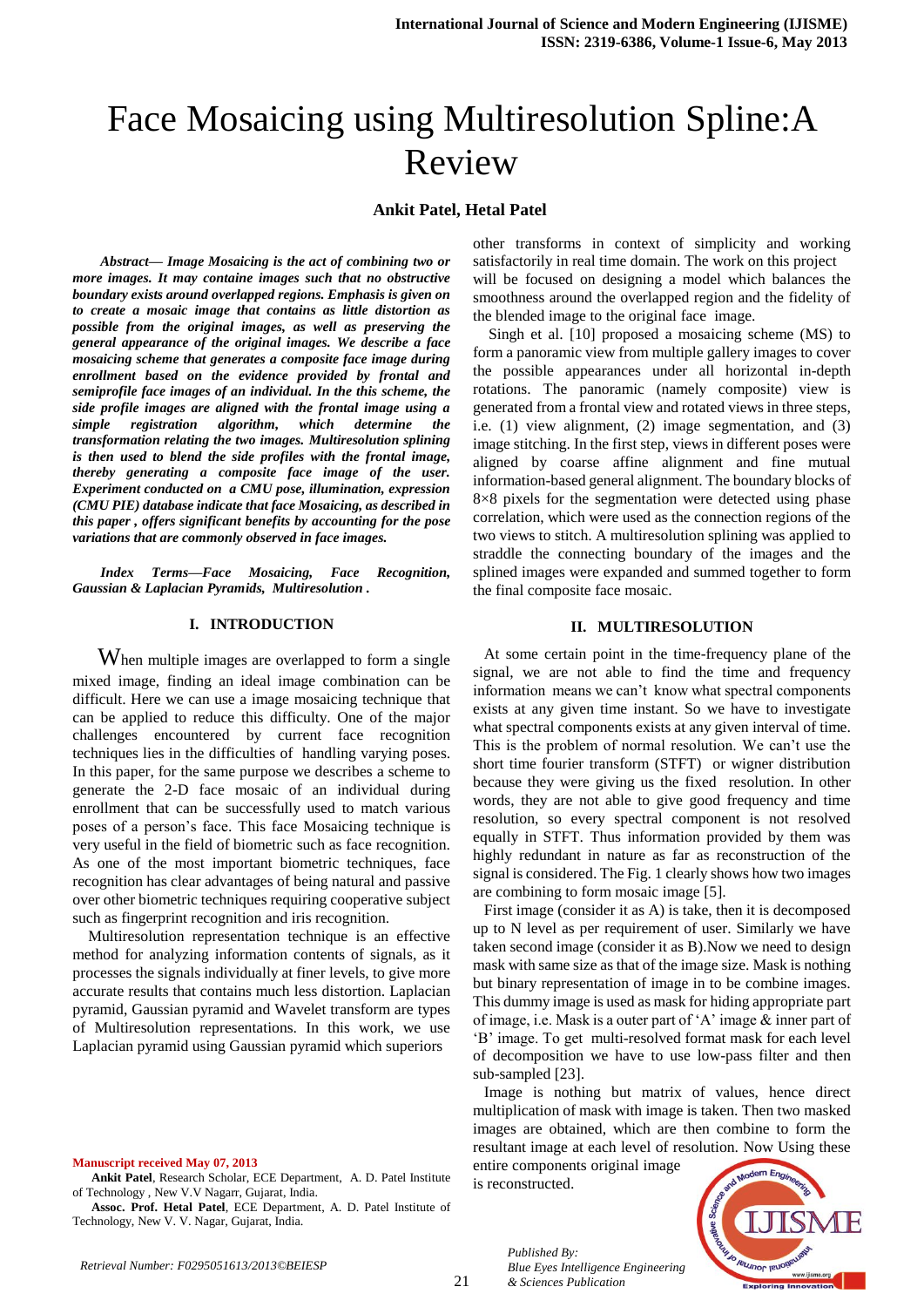After reconstruction we get the resultant mosaic image.



**Fig. 1 N level decomposition of image**

# **III. FACE MOSAICING**

This section describes the face mosaicing algorithm used to mosaic the multiple pose images of the same face. The face is segmented (localized) from each image. A pair of face images, typically representing the frontal and profile views of an individual, are mosaiced after aligning them using a simple registration technique called affine transformation. Registered images are mosaiced using the multiresolution splines algorithm based on Gaussian and Laplacian pyramids [14]. Multiresolution splines also perform blending as an integral part of mosaicing, thereby offering some inherent advantages.

## *A. Registration model*

Before Mosaicing the images, it is necessary to transform the multiple images obtained during enrollment into a common image domain. The process of finding the transform that aligns one image to another is called image registration. Here, three images are made available during enrollment, one is a frontal pose and another two are semi profile left and right pose images. Also, the side profile images are assumed to have a rotation of at least 30<sup>o</sup> with respect to the frontal image in order to ensure that sufficient information about the face is available. Since the camera-to-face distance is fixed in all 3 images, a transformation to handle rotation, alignment and deformation due to various facial expressions is computed. Now for face mosaicing algorithms first the affine transformation is used as a registration model.

First, the Three blank images of size 512 x 512 are first created. Then the coordinates of the eyes and nose objects are determined in the frontal face image (this can be done using any standard eye-nose finding algorithm). The frontal image is placed on one of the blank image spaces such that its nose coordinates are at the center, shown in Fig. 2.Similarly, the three coordinates (two eyes and one nose) are located in the side-profile face images. Based on their respective nose coordinates, these images are placed in the two remaining blank image spaces Based on the positions of the eyes and the nose, a terrain transform is used to align each of the side profile images with the corresponding frontal face image as shown in Fig. 2.

To represent affine transformations with matrices [30], we can use homogeneous coordinates. This means representing a 2-vector  $(x, y)$  as a 3-vector  $(x, y, 1)$ , and similarly for higher

dimensions. Using this system, translation can be expressed with matrix multiplication. The functional form :



**Fig.2. Image registration using the affine transformation model. Frontal and profile images are first placed at the center of a 512×512 image space.(a)Input frontal image. (b)Input profile image. (c)Profile image registered with respect to the frontal image.**

$$
x' = x + t_x \tag{1}
$$

$$
y' = y + t_y \tag{2}
$$

is becomes

$$
\begin{bmatrix} x' \\ y' \\ 1 \end{bmatrix} = \begin{bmatrix} 1 & 0 & t_x \\ 0 & 1 & t_y \\ 0 & 0 & 1 \end{bmatrix} \begin{bmatrix} x \\ y \\ 1 \end{bmatrix}
$$
 (3)

For scaling (that is, enlarging or shrinking), we have

$$
x' = s_x \cdot x \tag{4}
$$

$$
y' = s_{y} y \tag{5}
$$

The matrix form is

$$
\begin{bmatrix} x' \\ y' \end{bmatrix} = \begin{bmatrix} s_x & 0 \\ 0 & s_y \end{bmatrix} \begin{bmatrix} x \\ y \end{bmatrix}
$$
 (6)

When  $S_x S_y = I$ , then the matrix is a squeeze mapping and preserves areas in the plane. For rotation by an angle  $\theta$  counter clockwise about the origin, the functional form is

$$
x' = x\cos\theta - y\sin\theta\tag{7}
$$

$$
y' = x \sin \theta + y \cos \theta \tag{8}
$$

Written in matrix form, this becomes

$$
\begin{bmatrix} x' \\ y' \end{bmatrix} = \begin{bmatrix} \cos \theta & -\sin \theta \\ \sin \theta & \cos \theta \end{bmatrix} \begin{bmatrix} x \\ y \end{bmatrix}
$$
 (9)

## *B. Mask design*

 The challenge in face mosaicing is to ensure that salient facial features (viz., eye, nose, chin, face contour, etc.) are not distorted during the blending process [5][10][12]. In this regard we make the following two observations: (a) the seam in the upper region of the face is mostly vertical; (b) the seam in the lower portion of the face has to accommodate the user's



22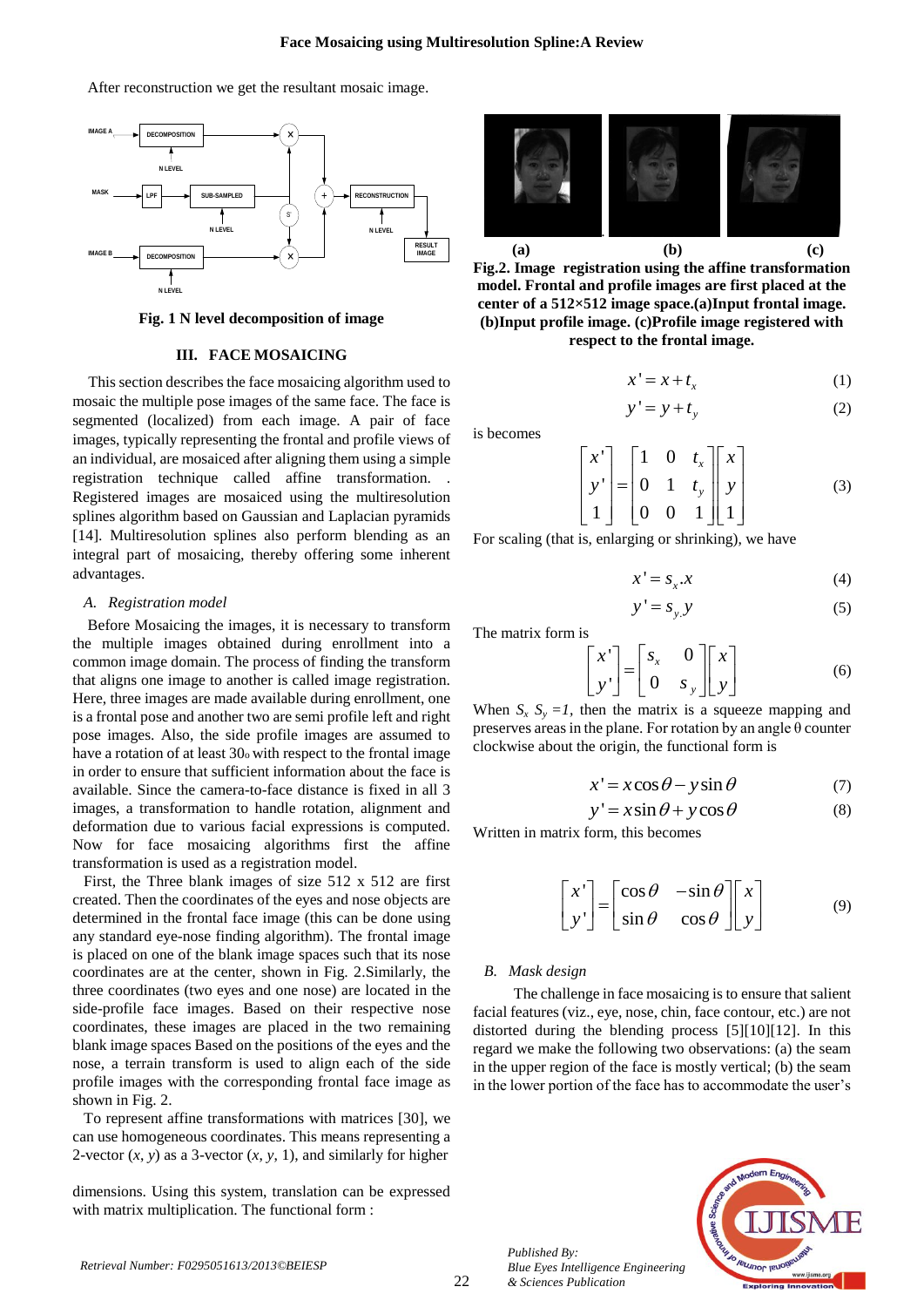

**Fig. 3. Mask designed from right pose image**

chin which is slightly slanted. Thus, we have develop a binary mask that defines the regions pertaining to the frontal and side profiles to be retained in the composite image. The shape and size of the mask varies across individuals and depends on the rotation of the face. Thus, this is a dynamic mask generated at runtime. Fig. 3 shows an example of the mask generated from the right profiles of a user. Note that the mask presents a strict boundary between the 2 images. In order to 'soften' this, we subject the mask to a Gaussian weighting function.



**Fig. 4. Levels in the Gaussian pyramid expanded to the original size to see the effects of the low pass filter (a)Level 0 (b) Level 1 (c) Level 2 (D) Level 3**

#### *C. Gaussian pyramid generation*

 For blending the two images into a single mosaic, we use multiresolution splines [14]. Image splining (i.e., blending) can be performed based on a simple spline-weighting function1 straddling the boundary of the two images, but the quality of the stitched image depends on the step size (or window) that is chosen. A large step size may lead to blurring, whereas a small step size may result in discontinuities at the boundary.To overcome this problem, Burt and Adelson [14] used multiresolution splines to determine different step sizes for the various frequency components constituting the boundary. The crux of this technique involves computing a Gaussian pyramid of subimages, followed by a Laplacian pyramid, based on the two images to be mosaiced; the pyramid structure is used to estimate the spline weighting function that relies on the frequency-domain information of the image. A sequence of low-pass-filtered images is obtained by iteratively convolving each of the constituent images with a 2-D Gaussian filter kernel. The Resolution and sample density of the image between successive iterations (levels) is reduced, and therefore, the Gaussian kernel operates on a reduced version of the original image in every iteration. The resultant images G0,G1, . . . , GN may be viewed as a "pyramid," with G0 having the highest resolution (lowermost level) and GN having the lowest resolution (uppermost level). Let w(m, n) represent the Gaussian kernel with dimensions of 5 *×* 5 and a reduction factor of 4. The reduce operation can be written as

Reduce 
$$
(I(i, j)) = \sum_{m=1}^{5} \sum_{n=1}^{5} w(m, n)I(2j + m, 2j + n)
$$
 (10)

A Gaussian pyramid  $G<sub>l</sub>$  is defined as

$$
G_0 = i \tag{11}
$$

$$
G_l = Reduce[G_{l-1}], \quad 0 < 1 < N \tag{12}
$$

So, in this method,Gaussian pyramid level that reduces the original size of image by and also the Gaussian kernel is applied with it to blurr the images. In Fig. 4 we shows the images after expand it to the original size



**Fig. 5. First level of laplacian pyramid**

# *D. Laplacian pyramid generation*

 The multiresolution spline, as described in [14], requires bandpass images, as opposed to low-pass images. Bandpass images are computed by interpolating (resizing) the image at each level of the Gaussian pyramid and then subtracting it from the next lowest level. This results in a sequence of bandpass images that may be viewed as a Laplacian pyramid (*L*0*, L*1*,…,LN*), as shown in Fig. The term Laplacian is used since the Laplacian operator resembles the difference of Gaussian-like functions. These bandpass images are a result of convolving the difference of two Gaussians with the original image. The steps used to construct this pyramid can also be used to exactly recover the original image. The process described previously may be summarized as follows:

$$
L_{l} = G_{l} - Expand[G_{l+1}], 0 \leq l \leq N
$$
 (13)

Here, the Expand [*·*] operator interpolates a low-resolution

image to the next highest level and can be written as  
\n
$$
G_{l,k}(i, j) = 4 \sum_{m=-2}^{2} \sum_{n=-2}^{2} w(m, n) G_{l,k-1} \left( \frac{i-m}{2}, \frac{j-n}{2} \right)
$$
\n(14)

Note that *Gl,k* in (14) denotes "expanding" *Gl k* number of times. Various features of the face are segregated by scale in different levels of the pyramid. The textural features of face are preserved over multiple levels of the pyramid. Let *L*1 and *L*2 represent the Laplacian pyramids of the two images that are being splined (i.e., blended).



*Published By:*

*& Sciences Publication* 

*Blue Eyes Intelligence Engineering*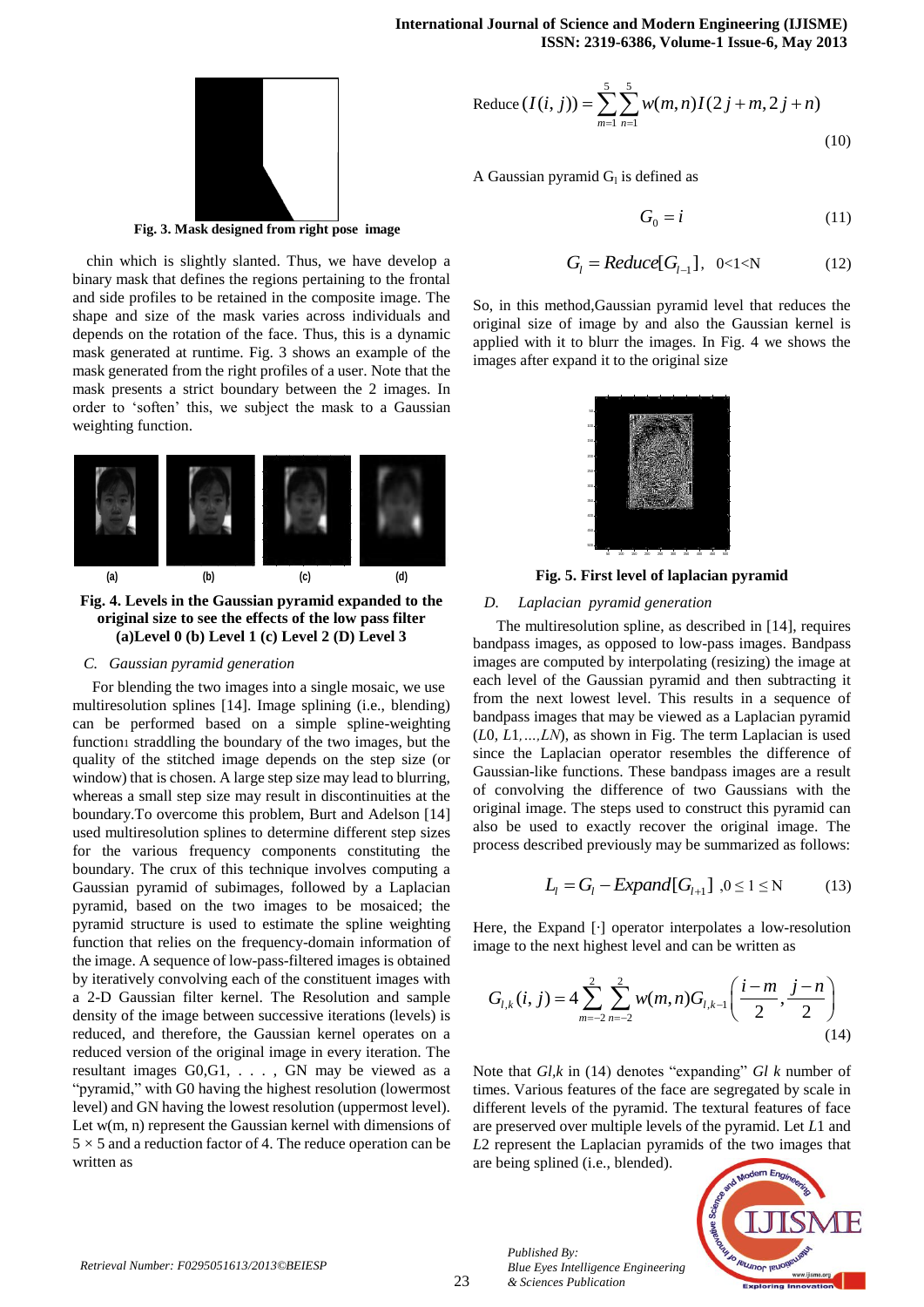Let *GR* be the pyramid associated with the Gaussian-weighted mask discussed in previous Section II(2). The multiresolution

spline LS is then computed as  
\n
$$
LS_{i}(i, j) = GR_{i}(i, j)L_{1_{i}}(i, j) + (1 - GR_{i}(i, j))L_{2_{i}}(i, j)
$$
\n(15)

where *l* is the level of the pyramid. Fig. 5 shows the first level of laplacian pyramid. The splined images at various levels are expanded and summed together to obtain the final face mosaic.

## **IV. EXPERIMENTAL RESULTS**

This section gives brief idea about what how face mosaicing can be practically implemented. For this the image used is having the dimensions of 512x512. At first the image is decomposed into two stages with coefficient from all the stages are saved. Then designing the mask, we have selected the mask size same as image size. Now a mask has to be designed as per the requirement. In this case, we want to mosaic the face image of front and semi profile images shown in Fig. 6. So, we have designed a mask which has matrix in which all the coefficients are 1(white) for the face region.



**Fig. 6. (a)Frontal Pose (b) Right Pose (c) Registered right pose with respect to front pose (d) Mosaiced face (e) cropped face for further use**

Then the original image is multiplied with the mask to obtain the image in result. So, while designing the mask, we need to take complement of the mask that design for previous section. Actual Mosaicing is done with result images from stages one and two which gives final result image. This process is shown in fig 6.

## **V. CONCLUSION**

In this article, we describes a face mosaicing algorithm that uses a front and side pose face images for mosaic into a single face image. Given multiple images of a face during enrollment, the Mosaicing algorithm blends them into a single entity. This algorithm which generates a mosaic face that can be very useful in the pose-invariant face recognition algorithms.

# **ACKNOWLEDGMENT**

The authors would like to thanks Dr. V. K. Thakar ( Head of ECE Department, ADIT ) for providing resources for this project.

## **REFERENCES**

- 1. Matthew A. Turk, Alex P. Pentland, ["Face Recognition Using Eigen](http://www.cs.ucsb.edu/~mturk/Papers/mturk-CVPR91.pdf)  [faces,"](http://www.cs.ucsb.edu/~mturk/Papers/mturk-CVPR91.pdf) *Proc. IEEE Conference on Computer Vision and Pattern Recognition*: 586–591. 1991.
- 2. M.-H. Yang, D. Kriegman, and N. Ahuja*."* Detecting faces in images: A survey". *IEEE Transactions on Pattern Analysis and Machine Intelligence,* 24(1):34–58, January 2002.
- 3. X. Zhang\* , Y. Gao,, "Face Recognition across pose: A review". *ELSEVIER transaction on pattern recognition* 42(2009) 2876-2896
- 4. M. Kirby and L. Sirovich. "Application of the karhunen-loeve procedure For the characterization of human faces". *IEEE Transactions on Pattern Analysis and Machine Intelligence*, 12(1):103–108, 1990.
- 5. M.K. Neharkar,Prof. S. K. Sudhansu, DR. Veeresh G.K., *"Multiresolution mosaic images by using laplacian of gaussian method: A Review"* Intrnational jouranal of engineering research and applications, vol.2, Issue 2, Mar-Apr 2012, PP. 020-025.
- 6. W. Zhao, R. Chellappa, A. Rosenfeld, and P. J. Phillips, "Face recognition: A literature survey," *ACM comput serv.,* vol. 35, no. 4, pp. 399–458, 2003.
- 7. N. K. Ratha, J. H. Connell, and R. M. Bolle, "Image mosaicing for rolled fingerprint construction," in *Proc. Int. Conf. Pattern Recog*., Aug. 1998, vol. 2, pp. 1651–1653.
- 8. A. Jain and A. Ross, "Fingerprint mosaicking," in *Proc. Int. Conf. Acoust., Speech, and Signal Process.*, May 2002, vol. 4, pp. 4064–4067..
- 9. T. Sim, S. Baker, and M. Bsat, "The CMU pose, illumination, and expression database," *IEEE Trans. Pattern Anal. Mach. Intell*., vol. 25, no. 12, pp. 1615–1618, Dec. 2003.
- 10. Richa Singh, Mayank Vatsa, Arun Ross,and Afzel Noore, " A Mosaicing Scheme for Pose-Invariant Face Recognition",*IEEE Trans On Systems, Man, And Cybernetics-Part B*: October 2007
- 11. X. Liu and T. Chen*,* "Geometry-assisted statistical modeling for face mosaicing,*"* in Proc. *IEEE Int. Conf. Image Process*., Sep. 2003, vol. 2, pp. 883–886.
- 12. R.Singh, M. Vatsa, A. Ross, and A. Noore, "Performance enhancement of 2D face recognition via Mosaicing"*,* in Proc. *4th IEEE Workshop Autom. Identification Adv. Technol*., 2005, pp. 63–68.
- 13. F.Yang, M. Paindavoine, H. Abdi, and A. Monopoly, "Development of a fast panoramic face mosaicing and recognition system", *Opt. Eng.*, vol. 44, no. 8, pp. 087 005/1–087 005/10, 2005.
- 14. P. J. Burt and E. H. Adelson, "A multiresolution spline with application to image mosaics," *ACM Trans. Graph.,* vol. 2, no. 4, pp. 217–236, 1983.
- 15. S. Periaswamy and H. Farid, *"Elastic registration in the presence of intensity variations," IEEE Trans*. Med. Imag*.*, vol. 22, no. 7, pp. 865–874, Jul. 2003.
- 16. D. Hill, C. Studholme, and D. Hawkes, "Voxel similarity measures for automated image registration," in Proc. *3rd SPIE Conf. Vis. Biomed. Comput.*, 1994, pp. 205–216.
- 17. F. Maes, A. Collignon, D. Vandermeulen, G. Marchal, and P. Suetens, "Multimodality image registration by maximization of mutual information," *IEEE T rans. Med. Imag.,* vol. 16, no. 2, pp. 187–198, Apr. 1997.
- 18. S. Chen, X. Tan, Z.-H. Zhou, F. Zhang*,* "Face recognition from a single image per person: a survey", *Pattern Recognition* 39 (9) (2006) 1725–1745.
- 19. H. Kang, T. F. Cootes, and C. J. Taylor, "A comparison of face verification algorithms using appearance models," in *Proc. Brit. Mach. Vis. Conf.*, 2002, vol. 2, pp. 477–486.
- 20. V. Blanz, S. Romdhami, and T. Vetter, "Face identification across different poses and illuminations with a 3-D morphable model," in Proc. Int. *Conf. Autom. Face and Gesture Recog.,* May 2002, pp. 202–207.
- 21. K. I. Chang, K. W. Bowyer, and P. J. Flynn, "An evaluation of multimodal 2D+3D face biometrics," *IEEE Trans. Pattern Anal. Mach. Intell*., vol. 27, no. 4, pp. 619–624, Apr. 2005.
- 22. U. Uludag, A. Ross, and A. K. Jain*,* "Biometric template selection and update: A case study in fingerprints,*" Pattern Recognit*., vol. 37, no. 7, pp. 1533–1542, 2004.
- 23. Minh N. Doy and Martin Vetterliyx, "Frame reconstruction of the Laplacian pyramid‖", *IEEE Transactions*, Nov 2001.



*Published By:*

*& Sciences Publication* 

*Blue Eyes Intelligence Engineering*